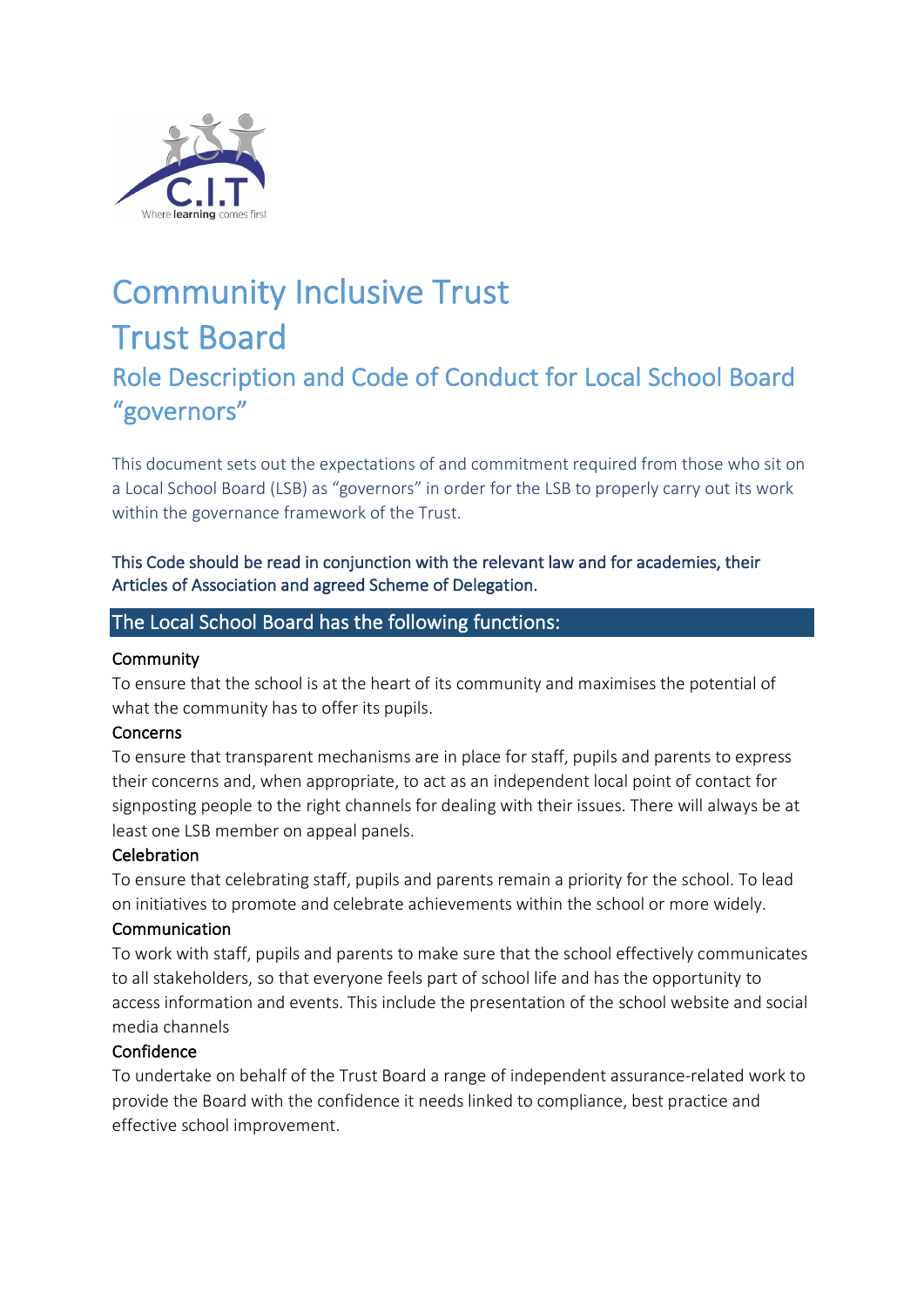### Culture

To ensure that the school has a positive culture which explicitly reflects the Trust's values and supports student achievement, lifelong learning for all members of its community and strong safeguarding practice.

# **Code of Conduct**

# **Ethical working**

■ We work the seven principles of public life (Annex 1) and the framework for ethical leadership in education (Annex 2).

# As individuals on the Board we agree to the following:

## Role & Responsibilities

- We understand the purpose of the LSB and its strategic role within the governance framework of the Trust.
- We understand how the role of the LSB differs from and works with others including the Head Teacher and the Trust Board.
- We accept that we have no authority to act individually, except when the Board has given us delegated authority to do so, and therefore we will only speak on behalf of the LSB when we have been specifically authorised to do so.
- We accept collective responsibility for all decisions made by the LSB. This means that we will not speak against majority decisions outside the LSB meetings.
- We have a duty to act fairly and without prejudice.
- We will consider carefully how our decisions may affect the community and other schools both within and outside the Trust.
- We will always be mindful of our responsibility to maintain and develop the ethos and reputation of our school and other Trust schools. Our actions within the school and the local community will reflect this.
- In making or responding to criticism or complaints we will follow the procedures established by the Trust Board.
- We will accept and respect the difference in roles between the LSB and the Trust Board, ensuring that we work collectively for the benefit of the organisation.
- We will respect the role of the school's executive leaders and their responsibility for the day to day management of the organisation, and avoid any actions that might undermine such arrangements.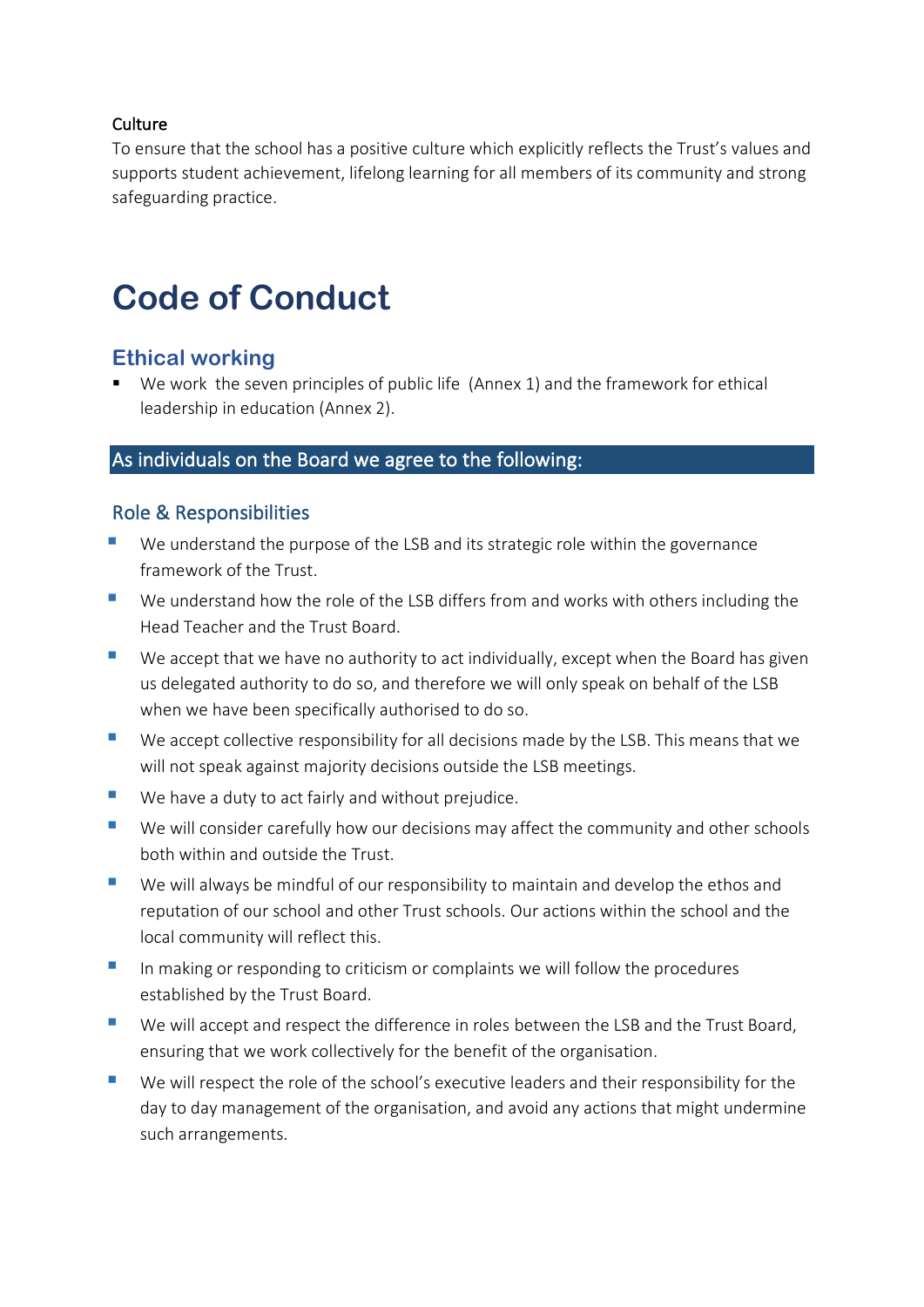- We agree to adhere to the school's rules and policies and the procedures of the Trust Board as set out by the relevant Trust level documents and law.
- When formally speaking or writing in our governing role we will ensure our comments reflect current organisational policy, even if they might be different to our personal views.
- When communicating in our private capacity (including on social media) we will be mindful of and strive to uphold the reputation of the school and the Trust as a whole.
- We will avoid, as far as possible, becoming involved in any communication which may lead to a conflict of interest with the role of the LSB.

# Commitment

- We acknowledge that accepting office as an LSB "governor" involves the commitment of significant amounts of time and energy.
- We will each involve ourselves actively in the work of the LSB and accept our fair share of responsibilities, including sitting on panels as required.
- We will make full efforts to attend all meetings and where we cannot attend explain in advance why we are unable to.
- We will get to know the school well and respond to opportunities to involve ourselves in school activities.
- We will visit the school at least twice a year, with all visits arranged in advance with the senior executive leader and undertaken within the framework established by the LSB .
- When visiting the school in a personal capacity (i.e. as a parent or carer), we will maintain our underlying responsibility as an LSB "governor".
- We will consider seriously our individual and collective needs for induction, training and development, and will undertake relevant training.
- We accept that in the interests of open governance, our full names, date of appointment, terms of office, roles on the governing board, attendance records, relevant business and pecuniary interests, category of "governor" and the body responsible for appointing us will be published on the school's website.
- We accept that, in the interests of transparency, information relating to LSB "governors" will be collected and logged on the DfE's national database of governors (Getting Information About Schools).
- We have read the "Seven Principles of Public Life" (see Annex 1) and will ensure that these principles underpin our conduct as an LSB "governor".
- We have read "The Framework for Ethical Leadership" (see Annex 2) and will endeavour to use this to support ethical decision making as an LSB "governor".

# Relationships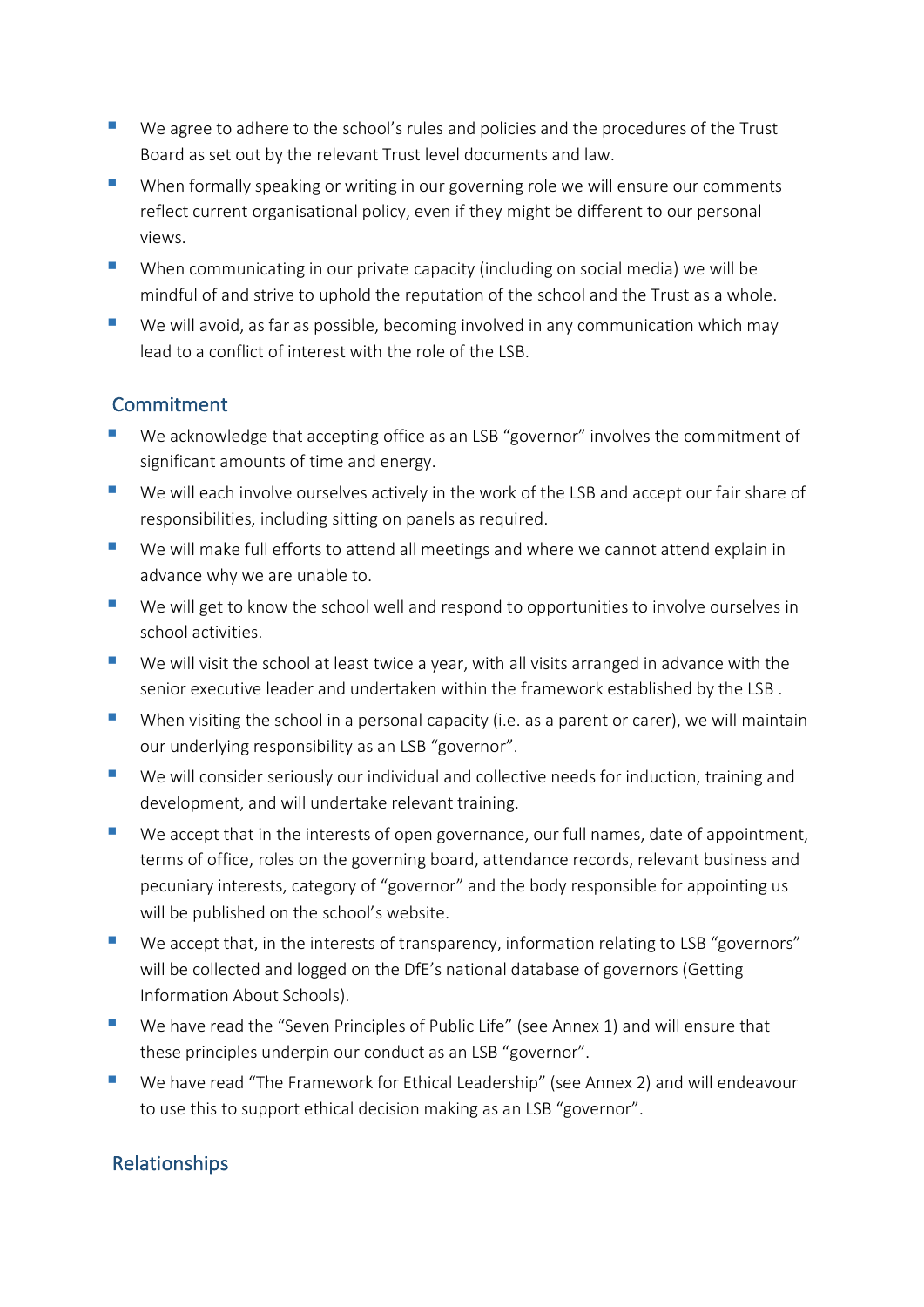- We will strive to work as a team in which constructive working relationships are actively promoted.
- We will express views openly, courteously and respectfully in all our communications with other LSB "governors", the Clerk to the LSB and school staff both in and outside of meetings.
- We will support the Chair in their role of ensuring appropriate conduct both at meetings and at all times.
- We will confront malpractice by speaking up against and bringing to the attention of the relevant authorities any decisions and actions that conflict with the Seven Principles of Public Life (see Annex 1) or which may place pupils at risk.
- We will seek to develop effective working relationships with the executive leaders, staff and parents and the Trust.

# **Confidentiality**

- We will observe complete confidentiality when matters are deemed confidential or where they concern specific members of staff or pupils, both inside or outside school.
- We will exercise the greatest prudence at all times when discussions regarding LSB business arise outside an LSB meeting.
- We will not reveal the details of any LSB vote.
- We will ensure all confidential papers are held and disposed of appropriately.

# Conflicts of interest

- We will record any pecuniary or other business interest (including those related to people we are connected with) that we have in connection with the LSB's business in the Register of Business Interests, and if any such conflicted matter arises in a meeting we will offer to leave the meeting for the appropriate length of time.
- We accept that the Register of Business Interests will be published on the school's website.
- We will also declare any conflict of loyalty at the start of any meeting should the situation arise.
- We will act in the best interests of the school as a whole and not as a representative of any group, even if elected to the LSB.

## Ceasing to be a governor/Trustee/academy committee member

We understand that the requirements relating to confidentiality will continue to apply after an LSB "governor" leaves office.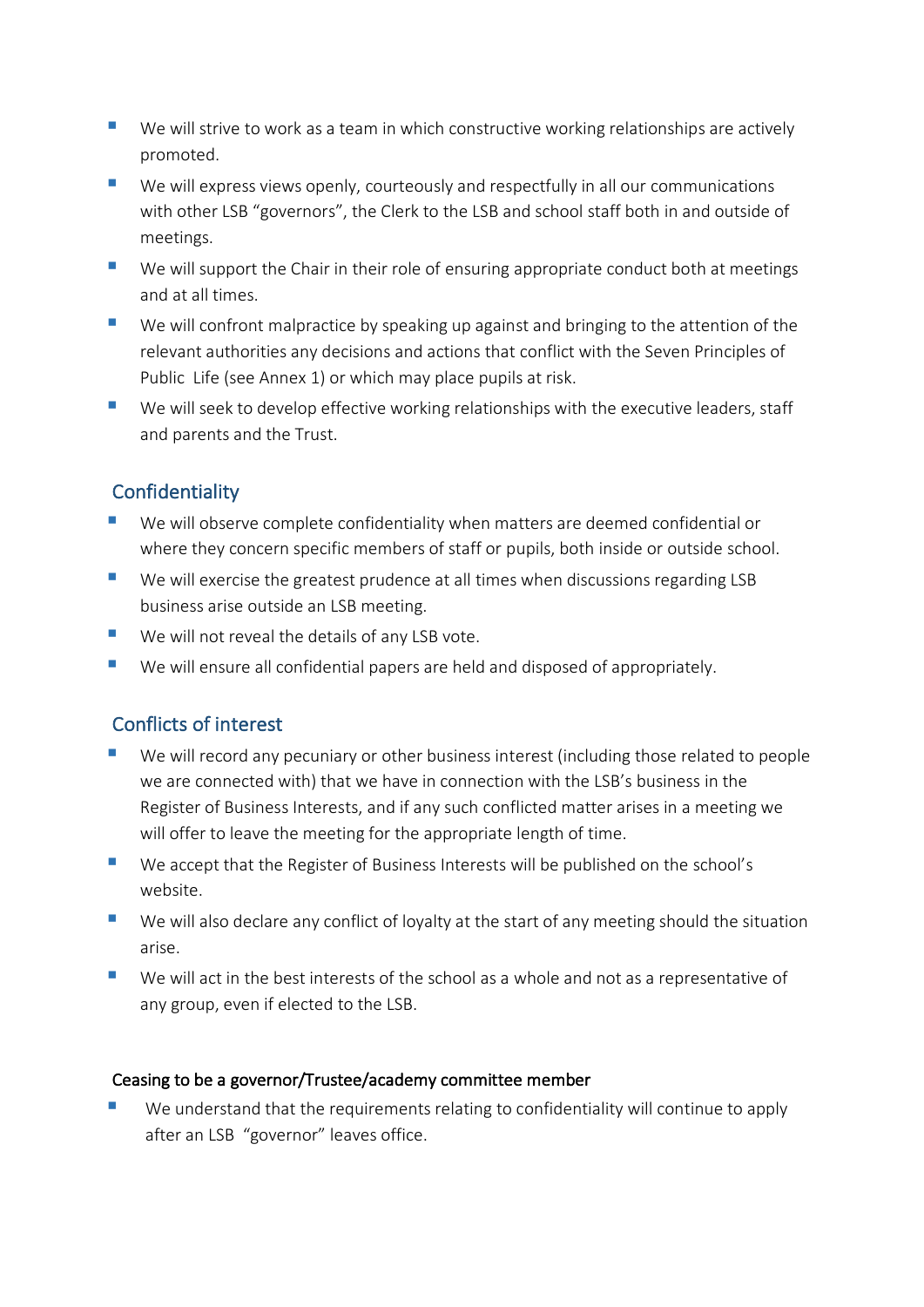# Breach of this Code of Conduct

- If we believe this Code has been breached, we will raise this issue with the Chair and the Chair will investigate; the LSB will only use suspension/removal as a last resort after seeking to resolve any difficulties or disputes in more constructive ways.
- § Should it be the Chair that we believe has breached this Code, a member of the Trust Board will investigate.

Adopted by the Community Inclusive Trust Board on [date].

#### Annex 1

## The Seven Principles of Public Life

*Originally published by the Nolan Committee: The Committee on Standards in Public Life was established by the then Prime Minister in October 1994, under the Chairmanship of Lord Nolan, to consider standards of conduct in various areas of public life, and to make recommendations)*.

Selflessness - Holders of public office should act solely in terms of the public interest. We will make our decisions in the public interest.

Integrity - Holders of public office must avoid placing themselves under any obligation to people or organisations that might try inappropriately to influence them in their work. They should not act or take decisions in order to gain financial or other material benefits for themselves, their family, or their friends. They must declare and resolve any interests and relationships.

We will not act or take decisions in order to gain financial or other material benefits for ourselves, our families, or our friends.

Objectivity - Holders of public office must act and take decisions impartially, fairly and on merit, using the best evidence and without discrimination or bias. Our decisions will be taken impartially, fairly and on merit, using the best evidence and without discrimination or bias.

Accountability - Holders of public office are accountable to the public for their decisions and actions and must submit themselves to the scrutiny necessary to ensure this. We are comfortable submitting ourselves to external scrutiny.

Openness - Holders of public office should act and take decisions in an open and transparent manner. Information should not be withheld from the public unless there are clear and lawful reasons for so doing.

We will take our decisions in an open and transparent manner.

Honesty – Holders of public office should be truthful. We will be truthful in our actions, decisions and reporting.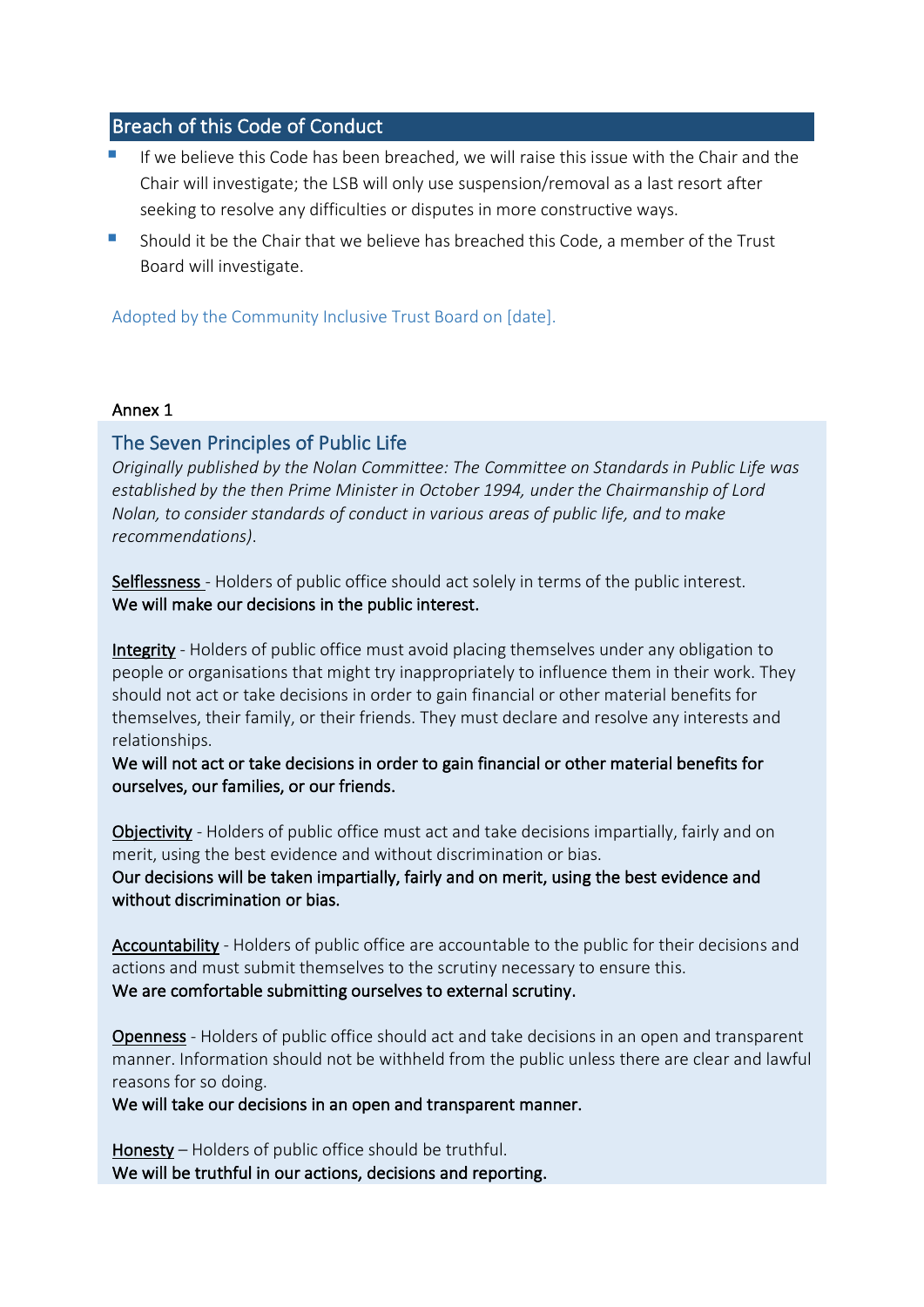Leadership – Holders of public office should exhibit these principles in their own behaviour. They should actively promote and robustly support the principles and be willing to challenge poor behaviour wherever it occurs.

We will demonstrate the highest standards of public life in our individual and corporate behaviour.

# The Framework for Ethical Leadership in Education

*The Ethical Leadership Commission has developed the following Framework for Ethical Leadership to help school leaders take difficult decisions. As important as the language is, these aren't just fine words, they are meant to support a culture in which ethical decision making can flourish.* 

- 1. Selflessness School and college leaders should act solely in the interest of children and young people.
- 2. Integrity School and college leaders must avoid placing themselves under any obligation to people or organisations that might try inappropriately to influence them in their work. Before acting and taking decisions, they must declare and resolve openly any perceived conflict of interest and relationships.
- 3. Objectivity School and college leaders must act and take decisions impartially and fairly, using the best evidence and without discrimination or bias. Leaders should be dispassionate, exercising judgement and analysis for the good of children and young people.
- 4. Accountability School and college leaders are accountable to the public for their decisions and actions and must submit themselves to the scrutiny necessary to ensure this.
- 5. Openness School and college leaders should expect to act and take decisions in an open and transparent manner. Information should not be withheld from scrutiny unless there are clear and lawful reasons for so doing.
- 6. Honesty School and college leaders should be truthful.
- 7. Leadership School and college leaders should exhibit these principles in their own behaviour. They should actively promote and robustly support the principles, and be willing to challenge poor behaviour wherever it occurs. Leaders include both those who are paid to lead schools and colleges and those who volunteer to govern them.

Schools and colleges serve children and young people and help them grow into fulfilled and valued citizens. As role models for the young, how we behave as leaders is as important as